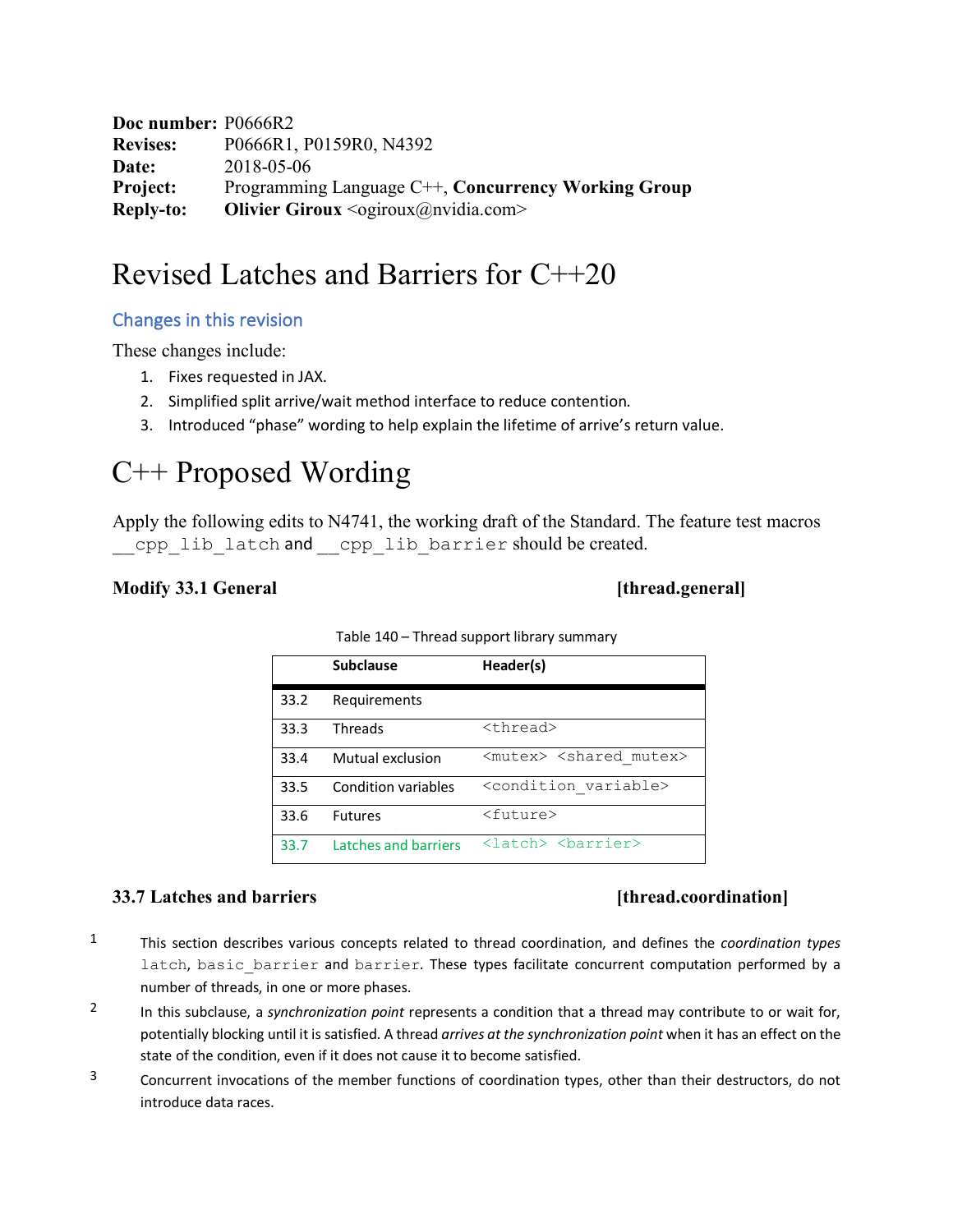### **33.7.1 Latches [coordination.latch]:**

4 A latch is a thread coordination mechanism that allows any number of threads to block until an *expected* count is summed (exactly) by threads that arrived at the latch. The expected count is set when the latch is constructed. An individual latch is a single-use object; once the count has been reached, the latch cannot be reused.

## **33.7.2 Header** <latch> **synopsis [latch.synopsis]:**

```
namespace std {
   class latch {
    public:
    explicit constexpr latch(ptrdiff t expected);
    \simlatch();
    latch(const 1atch@) = delete;latch(latch&() = delete;latch& operator=(const latch&) = delete;
     latch& operator=(latch&&) = delete;
    void arrive(ptrdiff t n = 1);
   bool try wait() const noexcept;
   void wait() const;
   void arrive and wait(ptrdiff t n = 1);
    private:
   ptrdiff t counter; // exposition only
   };
} // namespace std
```
### **33.7.3 Class** latch **[latch.class]:**

5 Class latch maintains an internal counter that is initialized when the latch is created. Threads may block at the latch's synchronization point, waiting for counter to be decremented to 0.

explicit constexpr latch(ptrdiff t expected);

6 *Requires:* expected >= 0.

- 7 *Effects:* counter = expected.
- 8 *Remarks:* Initializes the latch with the expected count.

 $\sim$ latch();

- 9 *Requires:* No threads are blocked at the synchronization point.
- 10 *Effects:* Destroys the latch.
- 11 *Remarks:* May be called even if some threads have not yet returned from functions that block at the synchronization point, provided that they are unblocked. [ *Note:* The destructor may block until all threads have exited invocations of wait() on this object. — *end note* ]

void arrive(ptrdiff t update);

- 12 Requires: counter  $\geq$  update and update  $\geq$  0.
- 13 *Effects:* atomically decrements counter by update.
- 14 *Synchronization:* Synchronizes with the returns from all calls unblocked by the effects.
- 15 *Remarks*: Arrives at the synchronization point with update count.

bool try wait() const noexcept;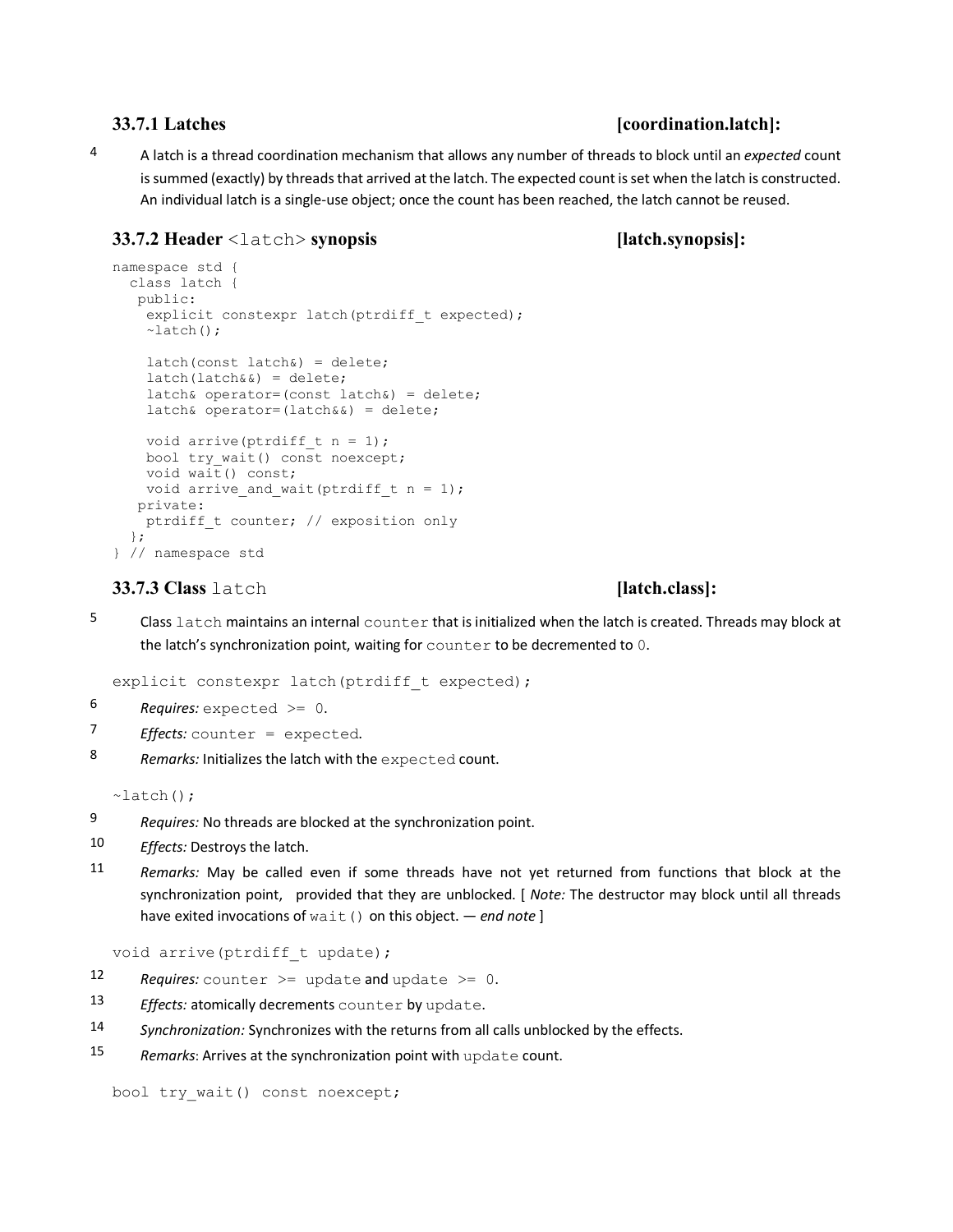### 16  $Returns: counter == 0.$

void wait() const;

17 *Effects:* If counter  $== 0$ , returns immediately. Otherwise, blocks the calling thread at the synchronization point, until counter  $== 0$ .

```
void arrive and wait(ptrdiff t update);
```

```
18 Effects: Equivalent to: arrive (update) ; wait () ;.
```
### **33.7.4 Barrier types [coordination.barrier]:**

- 19 A barrier is a thread coordination mechanism that allows at most an *expected* count of threads to block until that count is summed (exactly) by threads that arrived at the barrier in each of its successive *phases*. Once threads are released from blocking at the synchronization point for a phase, they can reuse the same barrier immediately in its next phase. [*Note:* It is thus useful for managing repeated tasks, or phases of a larger task, that are handled by multiple threads. — *end note.*]
- 
- 20 A barrier has a *completion step* that is a (possibly empty) set of effects associated with a phase of the barrier. When the member functions defined in this subclause *arrive at the barrier*, they have the following effects:
	- 1. When the expected number of threads for this phase have arrived at the barrier, one of those threads executes the barrier type's completion step.
	- 2. When the completion step is completed, all threads blocked at the synchronization point for this phase are unblocked and the barrier enters its next phase. The end of the completion step strongly happens before the returns from all calls unblocked by its completion.

### **33.7.5 Header** <barrier> **synopsis [barrier.synopsis]:**

```
namespace std {
   template<class Function>
    class basic barrier;
   using barrier = basic_barrier<implementation-defined>;
```

```
}
```
## **33.7.6 Class** basic\_barrier **[barrier.class]:**

```
template<class Function>
class basic_barrier {
 public:
  explicit basic barrier(ptrdiff t expected, Function completion = Function());
   ~basic_barrier();
  basic barrier(const basic barrier&) = delete;
  basic barrier(basic barrier&&) = delete;
  basic barrier& operator=(const basic barrier&) = delete;
  basic barrier& operator=(basic barrier&&) = delete;
   using value_type = implementation-defined;
  value type arrive(ptrdiff t);
  bool try wait(value type) const;
  void wait (value type) const;
  void arrive and wait();
  void arrive and drop();
 private:
```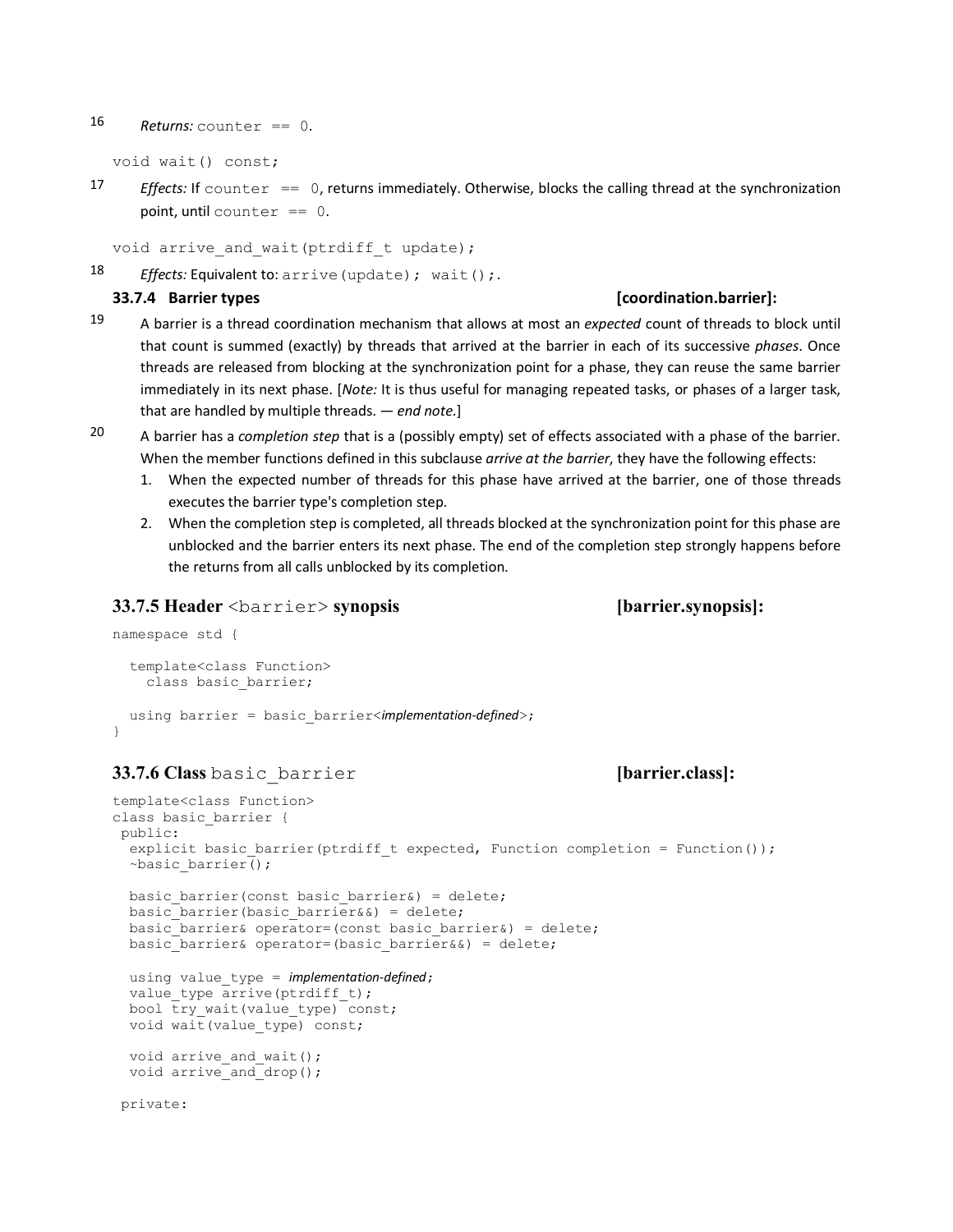```
Function completion ; // exposition only
};
```
- 1 Template class basic barrier is a barrier type with a completion step controlled by a function object. The completion step calls completion (). Threads may block at the barrier's synchronization point for a phase, waiting for the expected sum contributions by threads that arrive in that phase.
- <sup>2</sup> The template type argument Function shall be CopyConstructible, and instances of this type shall be Callable (§[func.wrap.func]) with no arguments and return type  $\text{void}$ .
- 3 basic barrier::value type is an integral type.

explicit basic barrier(ptrdiff t expected, Function completion);

- 21 *Requires:* expected >= 0, and invocations completion shall not exit via an exception.
- 22 *Effects:* Initializes the barrier for expected number of threads in the first phase, and initializes completion with std::move(completion). [ *Note:* If expected is 0 this object may only be destroyed. — *end note* ]

~basic\_barrier();

- 23 *Requires:* No threads are blocked at a synchronization point for any phase.
- 24 *Effects:* Destroys the barrier.
- 25 *Remarks:* May be called even if some threads have not yet returned from functions that block at a synchronization point, provided that they have unblocked. [ *Note:* The destructor may block until all threads have exited invocations of wait() on this object. — *end note* ]

value type arrive(ptrdiff t update);

- 26 *Requires:* The expected count is not less than update.
- 27 *Effects:* Constructs an object of type value type that is associated with the barrier's synchronization point for the current phase, then arrives update times at the synchronization point for the current phase.
- 28 *Synchronization:* The call to arrive() strongly happens before the start of the completion step for the current phase.
- 29 *Returns:* The constructed object.
- 30 *Remarks*: This may cause the completion step to start.

bool try wait(value type arrival) const;

- 31 *Requires:* arrival is associated with a synchronization point for the current or the immediately preceding phases of the barrier.
- 32 *Returns:* true if the synchronization point condition associated with arrival is satisfied, otherwise false.

void wait(value type arrival) const;

- 33 *Requires:* arrival is associated with a synchronization point for the current or the immediately preceding phases of the barrier.
- 34 *Effects:* blocks at the synchronization point associated with arrival until the condition is satisfied.

```
void arrive and wait();
```
35 *Equivalent to:* wait(arrive()).

```
void arrive and drop();
```